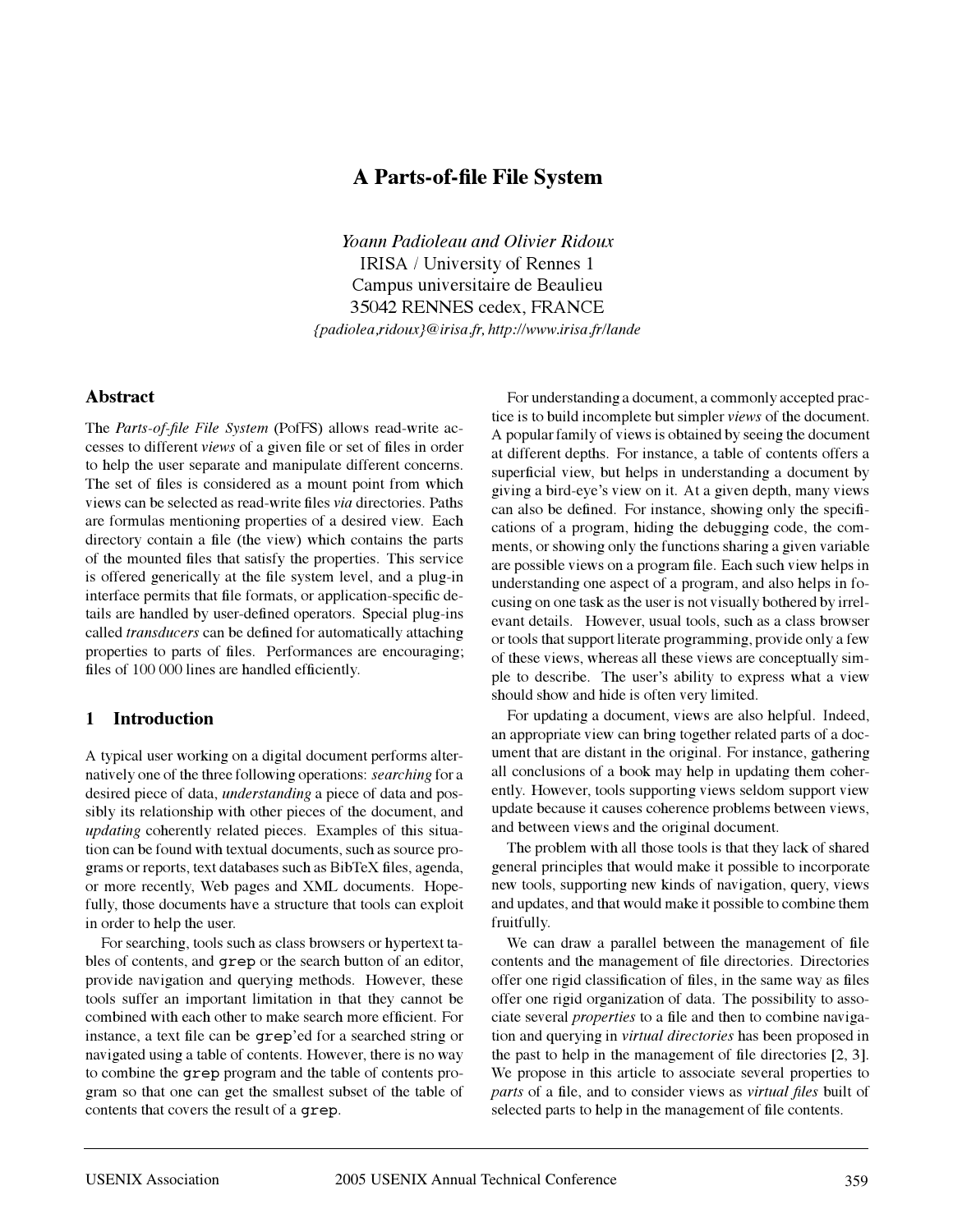

Figure 1: Symbolic representation of a file content

Figure 1 shows an iconic representation of the problem. The patterns represent the rigid structure of a file, and the grey levels represent different concerns. For instance, different patterns could correspond to different functions in a C program, and grey levels could correspond to heading, local declaration, body, or comments. As usual, concerns are scattered across structural boundaries. Hierarchical navigation must respect these boundaries. However, property-based navigation can focus on a concern across boundaries. Note that brick-pattern and dark-grey form an example of two properties that overlap. So, updating the brick-pattern view may also concern the dark-grey view.

Views must be first-class citizens, and they must be updated without restriction. We propose this new service at the file system level so that its impact is maximum without rewriting applications. So, several applications or users, with different requirements, can read and write the same file under their own visions. This new file system is called *Parts-of-file File System* (PofFS). Since criteria for defining a view are application specific, we propose that the file system operations only offer the generic background mechanisms, and that plug-ins could be defined to handle the application-level details.

### **2 Principles**

We present PofFS as a shell-level demo because this is the simplest textual interface to a file system. However, more modern graphical interfaces like file browsers can also be used. We will say more on this subject at the end of the demo.

Consider a C program file, foo.c.

```
[1] % cat -n foo.c
1 int f(int x) {
2 int y;
3 assert(x > 1);
4 y = x;fprintf(stderr, "x = %d", x);
```


Figure 2: A file context

```
6 return y * 2
 7 }
 8 int f2(int z) {
 9 return z * 4
10 }
[2] % poffsmount foo.c /poffs
```
Command 1 displays the content of foo.c, and command 2 mounts foo.c on /poffs, using *transducers* for attaching properties to parts of file foo.c. The transducers are selected automatically using a mechanism similar to MIME types. This makes it easier to manage combinations of transducers without forgetting one. Properties are "this line belongs to the definition of  $f$ " (function:  $f$ ), "this line mentions variable  $x$ " (var: $x$ ), "this line contains a trace instruction" (debugging), and "this line is an assertion" (specification). The attachment of properties to lines can be represented as a *lines*  $\times$  *properties* matrix which forms the *file context* (see Figure 2). In real-life, the *lines*  $\times$  *properties* matrix can be very large, e.g.,  $100\ 000\times10\ 000$ , but it is also very sparse, e.g., an average of 10 properties per line. Note that indexing is not local to parts. For instance, line 7 has property function:f because a declaration of function f has been found 6 lines above. A change at line 1 may affect properties of lines 2 to 7.

```
[3] % cd /poffs
[4] % ls
foo.c debugging/ specification/
function:f/ function:f2/ var:x/ var:y/ var:z/
```
Command 4 has two effects. First, it creates a *view* that contains all the parts of the file that correspond to this directory. As this directory is the mount point, the view has the same content as the original file. Second, it computes possible *refinements* to the current directory, and presents them to the user as sub-directories (function:f/, debugging/, . . . ).

```
[5] % cd function:f
```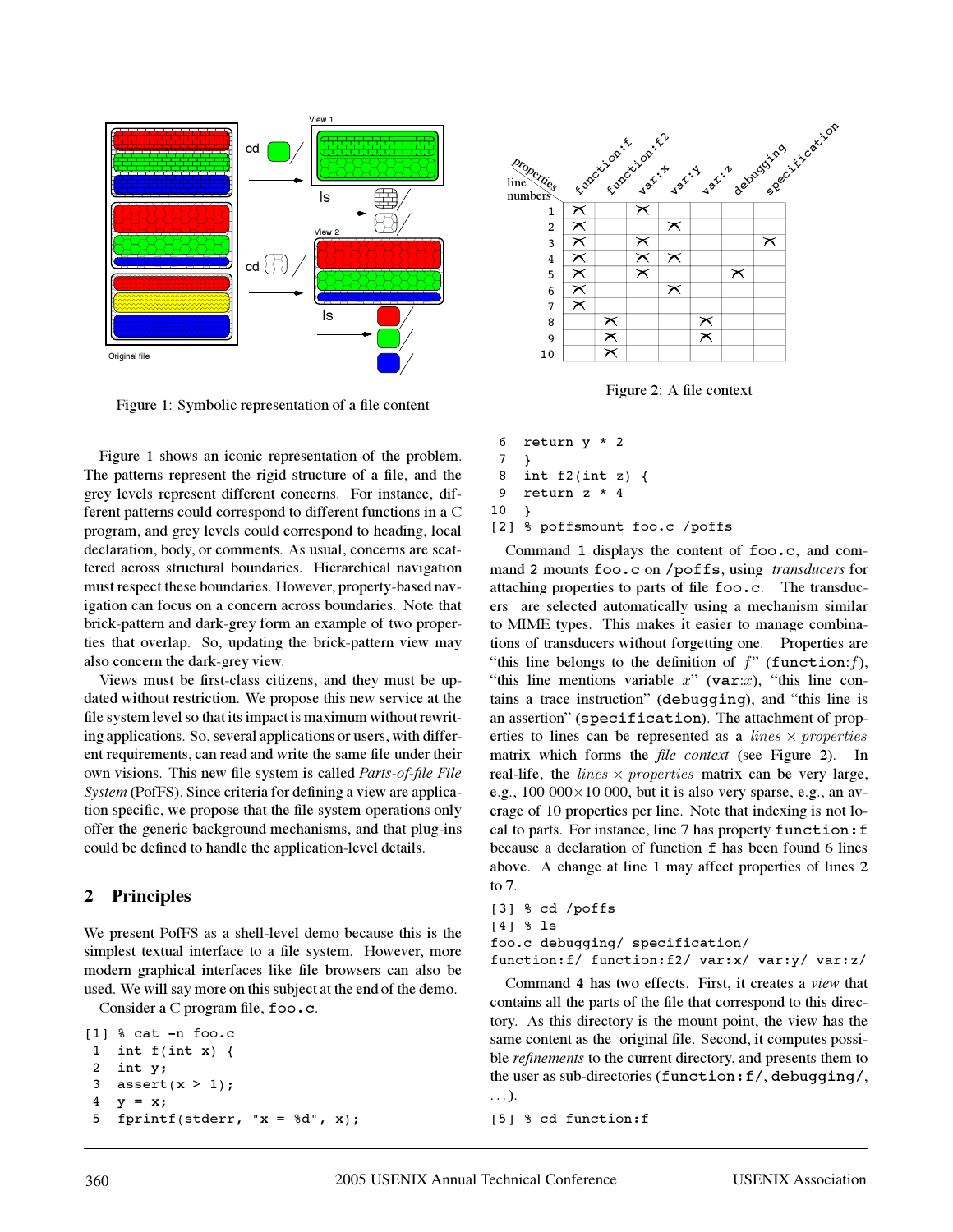

Figure 3: Navigation in a file context

#### [6] % ls

foo.c debugging/ specification/ var:x/ var:y/

Command 5 *refines* the current view by selecting parts of file that have property function:f. Command 6 shows how refinements are related to the current query. In directory poffs/function:f, property var:z/ is no longer a refinement. This can be checked in the current view which contains only the code of function f, and contains no line related to variable z (see Figure 3). Moreover, function:f/ is no longer a refinement, since it yields exactly the same view as the current one.

#### [7] % cd !(debugging|specification)

Command 7 illustrates the possibilities of the querying language. Negation is written !, and disjunction is written |. Character *slash* can be read as a conjunction. More sophisticated logics than propositional logic can be used by plugging *logic solvers* in the file system. For instance, program functions can be indexed by their types, and the types be compared using a type logic implemented as a pluggable module. So, *valued attributes* can be compared and filtered: e.g., cd "type:?bool" selects all functions with a boolean parameter. Similarly, cd "function:ˆf.\*" selects all functions whose name starts with an 'f'. In this case a logic of strings (regexp) is used. PofFS also offers mechanisms for grouping resembling refinements; this reduces the size of answers to ls. For instance, sub-directories function:f/ and function:f2/ can be grouped in a directory function:/. Properties can also be grouped by the user in taxonomies, thus permitting to focus on a subset of the properties and making navigation easier.

[8] % ls foo.c var:x/ var:y/ [9] % cat foo.c



Figure 4: Creation of a view



Figure 5: Why do we need marks of absence ?

```
int f(int x) {
int y;
   ................:1
y = x;................:2
return y * 2
}
................:3
```
Command 8 shows a list of sub-directories reduced to  $\texttt{var:x/}$  and  $\texttt{var:y/}$  (check on Figure 4). Command 9 displays the content of the current view. Groups of lines that do not satisfy the current query are replaced by *marks of absence*, e.g., ..............1. These marks will make it possible to back-propagate updates to the original file. Figure 5 illustrates the ambiguity of inserting a new piece in a file where missing parts are not marked.

[10]  $% cat \text{foo.c}$  | sed -e s/y/z > foo.c

Command 10 demonstrates that views can be *updated*, and can be so by any kind of tool. The effect of this command is to replace all occurrences of y by z *only in parts that belong to the current view*.

#### [11] % ls

foo.c var:x/ var:z/

Command 11 shows that updating a view affects property refinements (compare with results of command 8).